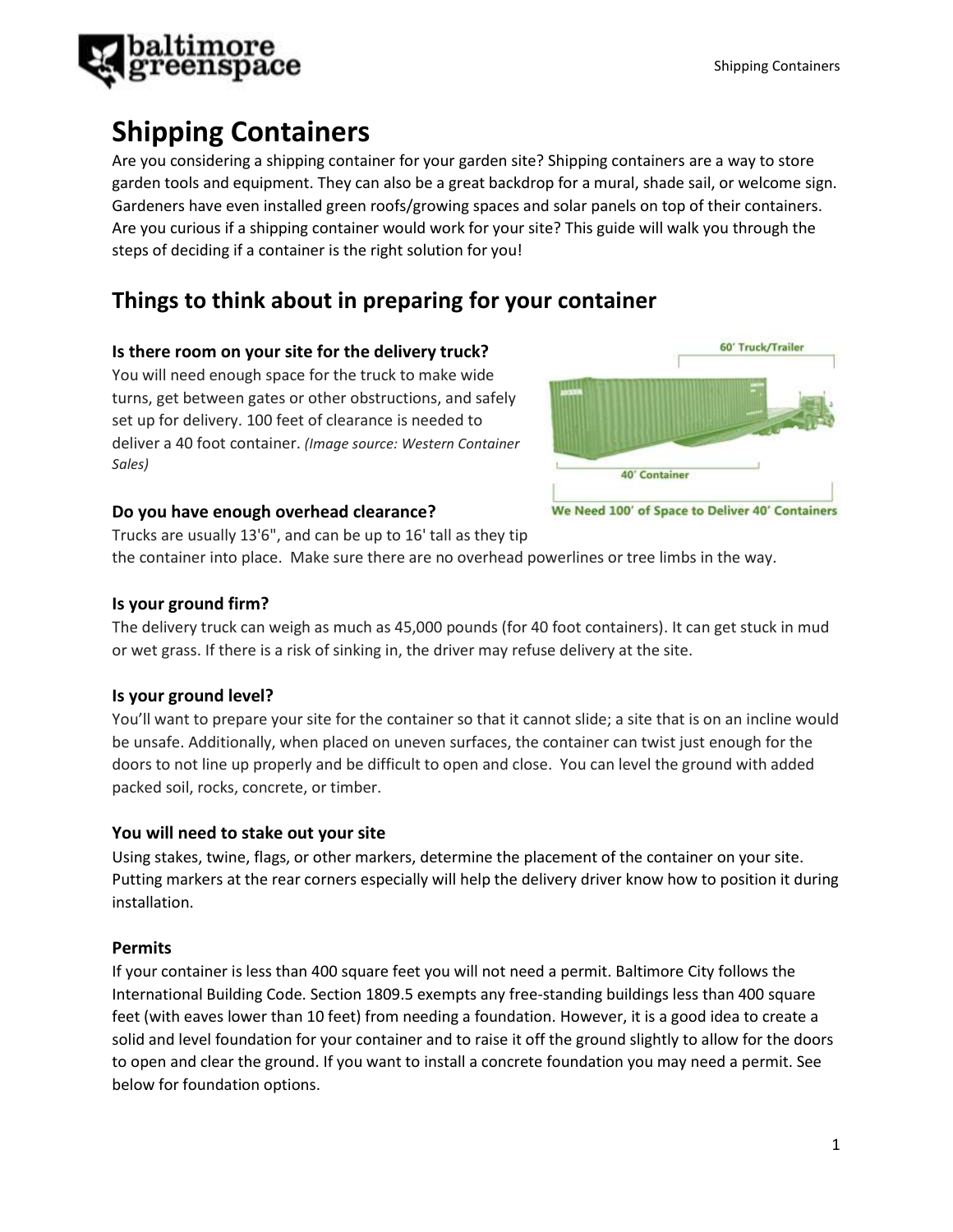

### **Ownership**

Once you purchase your container, it's yours! You can put shipping containers on land with an Adopt-A-Lot agreement. Just remember that under that agreement the City has the right to enforce a 30-day vacate period and you will be required to move the container or otherwise forfeit it to the City. Consult your land occupancy paperwork before you install a container on your site.

## **How do you get a container?**

You can buy a shipping container with your own money or apply for a CSX grant to get one donated. Guides on each are below.

#### **Purchasing**

**Picorp, Inc. of Baltimore** Baltimore, MD Armand Patella apatella@picorpbalt.com 410-633-7800 (office)

**Baltimore Mobile Shipping Container Storage** Dundalk, MD [chesapeakecont@aol.com](mailto:chesapeakecont%40aol.com) 410-686-4430

**CubeDepot** Santa Barbara, CA Zach Witter [zachary@cubedepot.com](mailto:zachary@cubedepot.com) 805-200-4210 (direct)

Many other suppliers can be found by searching Craigslist's "for sale" section. If ordering from a company outside the region, allow for more days between payment and delivery.

#### **Estimates**

Estimates are from Spring 2016 for used containers, not including tax. (Don't forget to provide your tax exempt number if you have one!) Please call or e-mail companies for updated quotes.

| <b>Size</b>                                       | Estimate           | <b>Delivery</b> |
|---------------------------------------------------|--------------------|-----------------|
| 20' long x 8' wide x 8'6" high                    | $$1550$ (Picorp)   | \$195           |
| 20' long x 8' wide x $8'6''$ high                 | \$1620 (CubeDepot) | \$250           |
| 10' long x 8' wide x 8'6" high                    | \$2800 (Picorp)    | \$195           |
| (under 20 feet is custom and thus more expensive) |                    |                 |

## **Requesting a donation from CSX**

From their website: "CSX occasionally donates materials, supplies and used railroad equipment based on availability. The online in-kind application can be used to request the donation of railroad-related items including **unused intermodal containers** and rail cars. ... Applicants will be contacted if the requested item becomes available within 90 days of their online submittal. At that time, arrangements will be made to transfer possession of the requested item. All applicants will be asked to resubmit their application at a later date if the requested item does not become available within the 90-day period."

- Visit<http://www.beyondourrails.org/index.cfm/community/giving-gateway/> to get started on your application.
- Your organization must have a 501c3 tax ID number in order to apply.
- CSX prioritizes funding projects focused on safety, environment, wellness, and community leadership.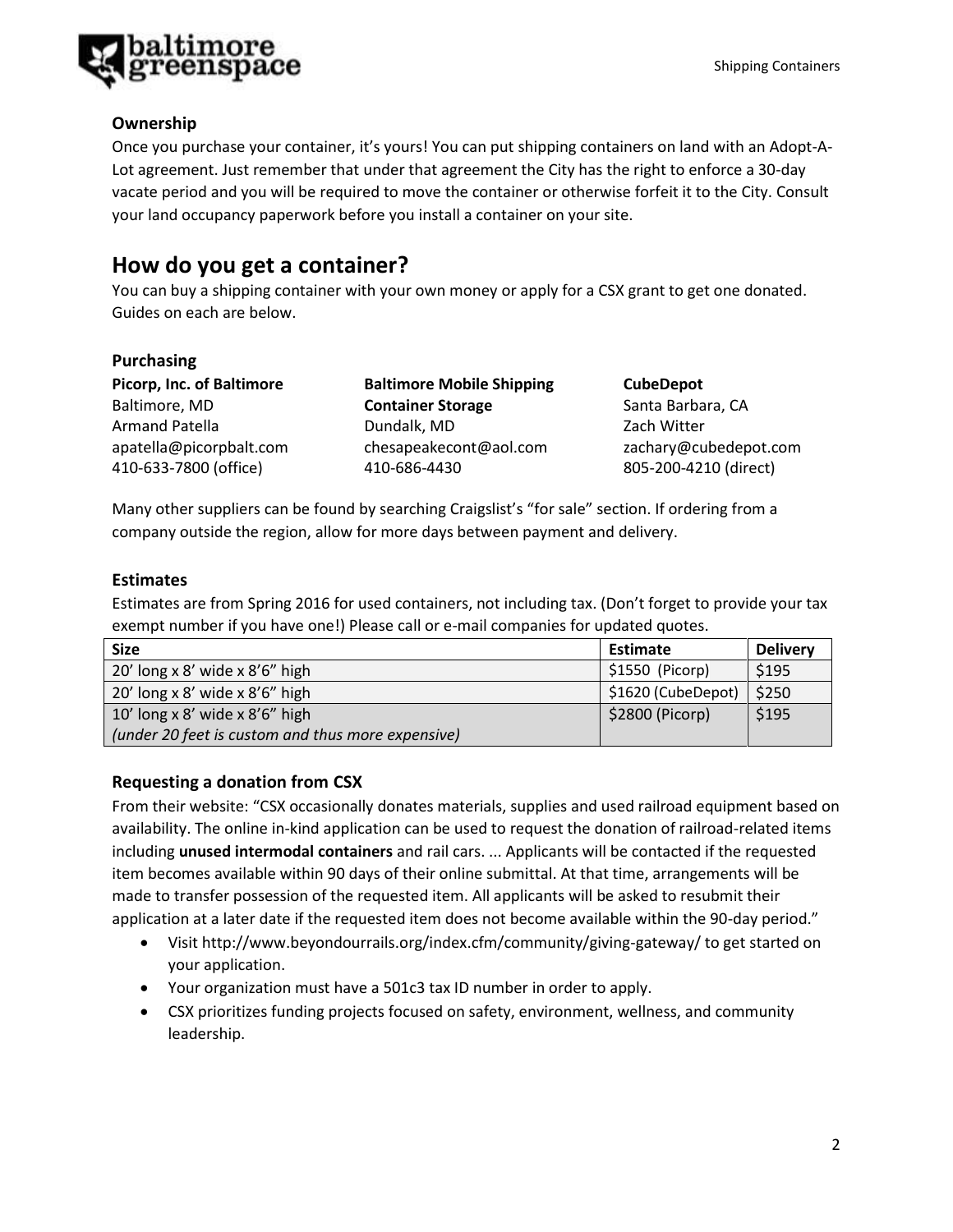

## **Things to think about when picking a container**

### **Exterior Appearance**

Suppliers will typically guarantee that the container will be watertight, but cannot guarantee that it is free of rust or blemishes. If appearance is important to you, search for "one trip containers," which have only been in use for one or two years. They are generally double the cost of a typical used container.

## **Doors/Direction**

Typical shipping containers only have doors at one end. You can hire a fabricator to modify your container if you'd prefer side doors, etc. You'll need to tell the delivery truck driver which direction the doors should face when they load it on the truck. The truck will tip the container up, dropping the back corner of the container first. The doors can face the rear of the truck or face the driver. Once the container is in place, it cannot be moved easily.

#### **Temperature**

The containers will reach high temperatures quickly in the summer; ventilation is recommended if you plan to use your container to store temperature-sensitive equipment or seeds, or spend any more than a few moments inside gathering supplies. You can have a metalworker cut holes in the roof and add vent fans. Be aware that any openings can compromise the security of the container.

#### **Paint**

Container suppliers won't allow you to choose your container color, but you can powerwash and paint the exterior. Choose an exterior-grade paint. Some people opt for an oil-based, industrial alkyd enamel that adheres well to metal and has a high sheen.

- 1. Peel off the shipping line stickers (you may need a razor blade). If you don't care that much about the final product, you can skip this step.
- 2. Wash the container. A power-washer is recommended. Careful some paint may contain chemicals that are hazardous to ingest, so be cautious when doing this around edible gardens.
- 3. Once the container is dry, determine if you need to address any rust on your container. If you have a grinder, grind off any heavier rust. If it is just light surface rust, you can usually keep that. The more you prep, the better it looks in the end. Just be sure to grind right before you paint so that it doesn't have time to rust again.
- 4. Paint! You can either spray or roll your paint on.

*(Paint tips source: www.supercubes.com/blog/2012/02/how-to-paint-a-container)*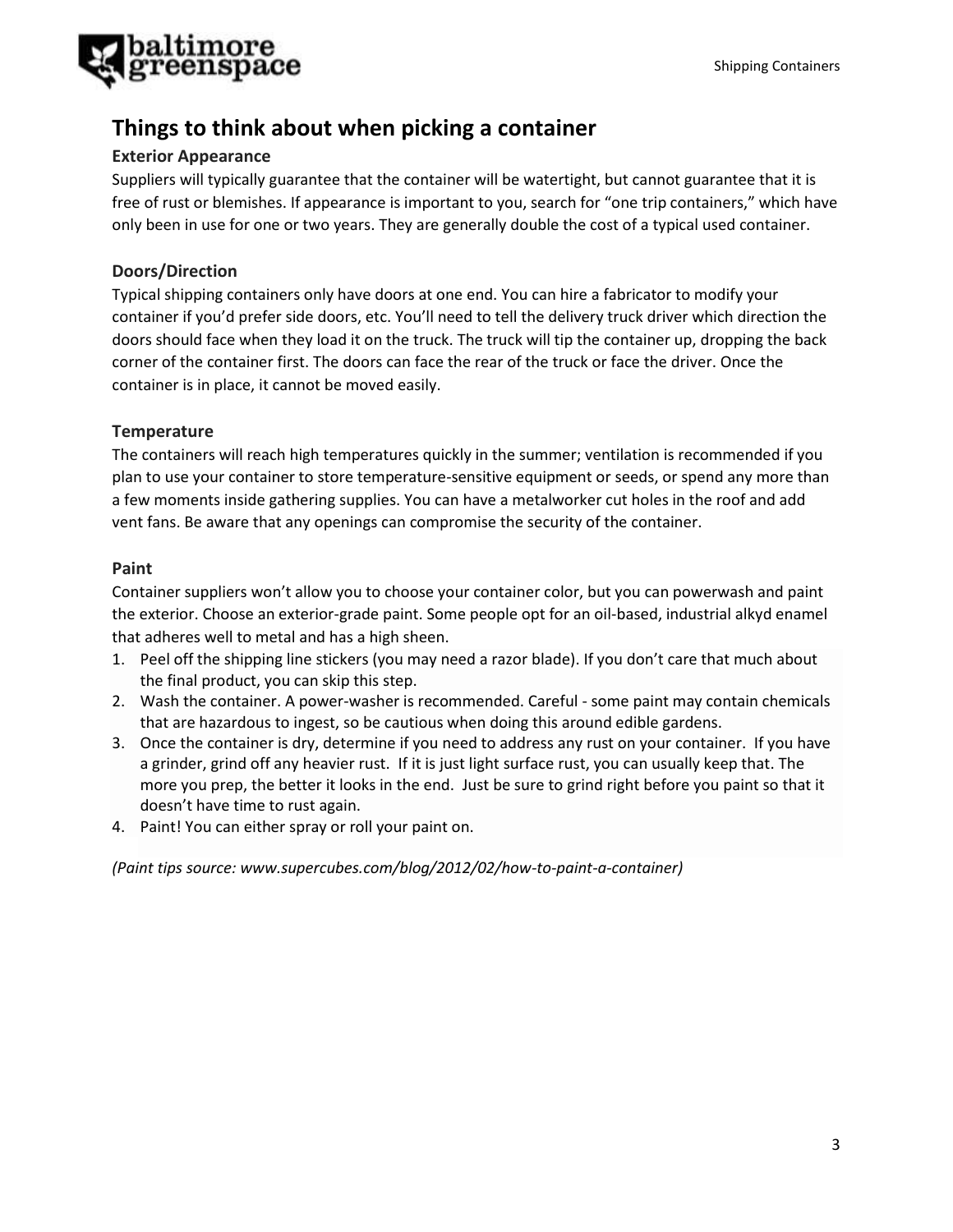

## **Locks**

Shipping containers close with four lockable metal levers that can be locked with padlocks. Padlocks can be cut by bolt cutters, so there are other recommended options to secure your container:

- There may be a covered padlock box already on your container. The padlock arcs over a metal hook on one door and is covered by a metal box that closes over it when the doors meet. The hook of the padlock cannot be accessed when the doors are closed, however a key can be inserted on the bottom of the padlock to release the doors.
- A hidden shackle padlock is an enclosed padlock that you can install yourself on the container.



Padlock on metal levers



Covered padlock box Cargo door lock



Hidden shackle padlock with high security hasp.



## **Foundation options**

Your container must be placed on level and strong ground. If the ground is not solid, the container may sink over time. If the ground is uneven, the container may twist slightly and make it difficult for the doors to open and close easily. A foundation also allows air to circulate under the container, which reduces the potential for condensation to collect and contribute to rust, and raises it so rodents can't burrow below without being detected. When deciding on which foundation you'll use, consider the following factors: the size and weight of your container, the consistency of the soil on site, the water level on site, material and labor costs, permits required, and whether your site ownership/lease allows you to install permanent features such as concrete.